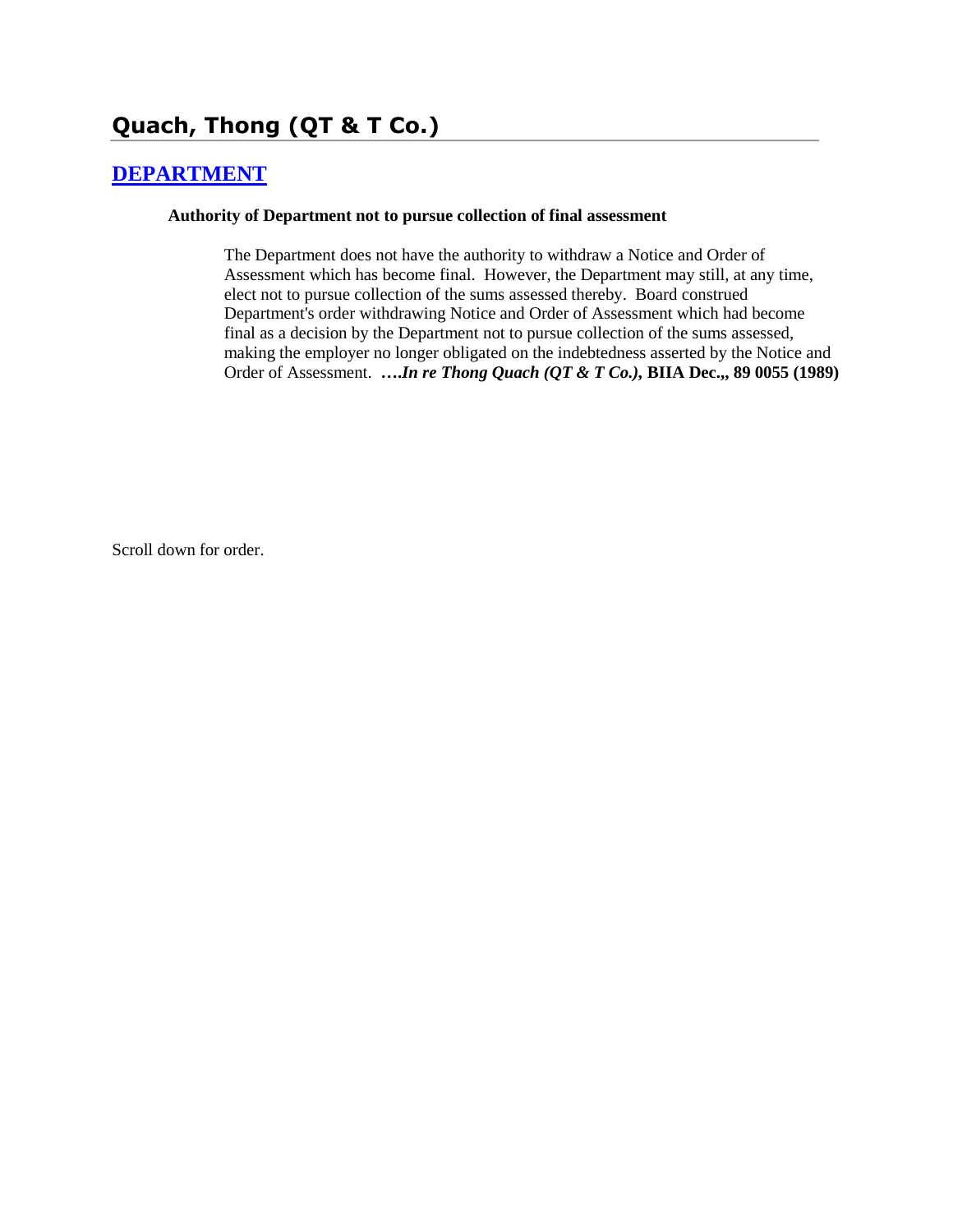### **BEFORE THE BOARD OF INDUSTRIAL INSURANCE APPEALS STATE OF WASHINGTON**

**)**

**IN RE: THONG QUACH dba QT & T CO. ) DOCKET NOS. 89 0055 & 89 0056**

## **FIRM NO. 535,978 ) ORDER ALLOWING RELIEF ON THE RECORD**

An appeal was filed by the employer, on January 4, 1989, from two Notices and Orders of Assessment of Industrial Insurance Taxes of the Department of Labor and Industries. One Notice and Order of Assessment (No. 66121) assessed industrial insurance taxes for the period July 1, 1988 through September 30, 1988 in the amount of \$162.26. We assigned Docket No. 89 0055 to the appeal of that assessment. The other Notice and Order of Assessment (No. 64506) assessed industrial insurance taxes for the period April 1, 1988 through June 30, 1988 in the amount of \$162.26. We assigned Docket No. 89 0056 to the appeal of that assessment. Both appeals are hereby **CONSOLIDATED FOR PURPOSES OF DISPOSITION**.

From a review of the Department record provided to the Board, pursuant to RCW 51.48.131, it appears that the Notice and Order of Assessment, No. 64506, was dated and mailed September 21, 1988 and received by the employer September 26, 1988. There is nothing in the record to suggest that a request for reconsideration or notice of appeal was filed with the Department or the Board within 30 days of the date the Notice and Order of Assessment was communicated to the employer. The Department record concerning the Notice and Order of Assessment, No. 66121, fails to disclose the date of that assessment, the date it was mailed or the date it was received by the employer.

By orders dated January 11, 1989 the Department indicated that its Notices and Orders of Assessment, Nos. 64506 and 66121, were withdrawn. Further, by letter received at the Board on January 18, 1989 the employer stated that he wished to withdraw his appeals.

RCW 51.48.131 provides, in part, that:

The department, within thirty days after receiving a notice of appeal, may modify, reverse, or change any notice of assessment, or may hold any such notice of assessment in abeyance pending further investigation, and the board shall thereupon deny the appeal, without prejudice to the employer's right to appeal from any subsequent determinative notice of assessment issued by the department.

It is clear to us that the Department's orders of January 11, 1989 were entered within 30 days after the Department received the employer's notice of appeal. However, we do not believe, with respect to the Notice and Order of Assessment, No. 64506, that the Department had the authority to withdraw its Notice and Order of Assessment. Absent a request for reconsideration or a notice of appeal that Notice and Order of Assessment became final on October 26, 1988. See RCW 51.48.131. We